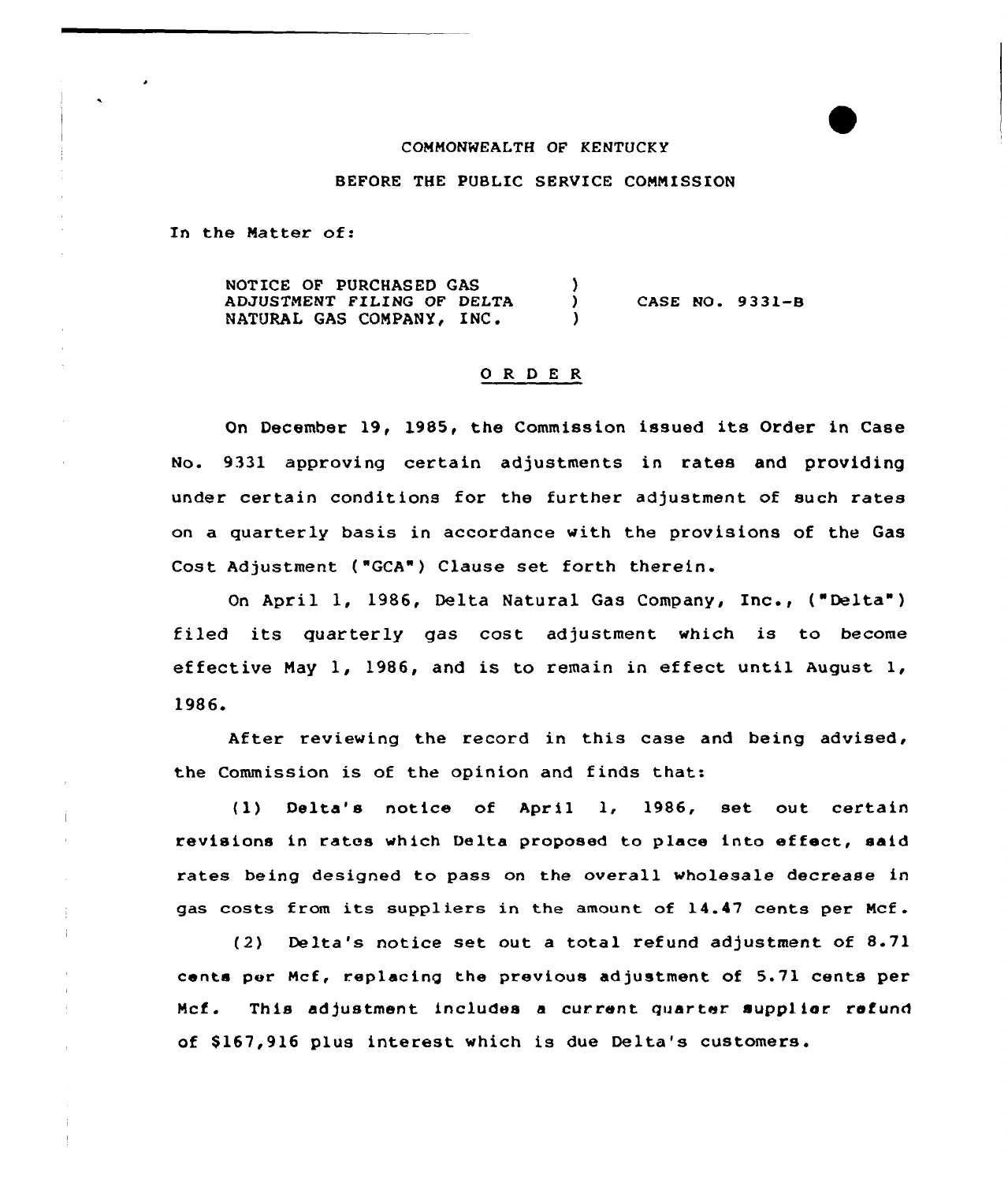(3) Delta's notice set out a current quarter actual ad justment in the amount of 31.03 cents per Ncf to compensate for previous over-recovery of gas cost by the company through the operation of its gas cost recovery procedure.

(4) Delta's notice set out <sup>a</sup> balance adjustment of 13.32 cents per Ncf to compensate for under-collections which occurred as a result of previous gas cost, refund and balance adjustments.

(5) Delta proposed a gas cost recovery rate in the amount of S3.3660 per Ncf. This is a decrease of S0.1973 per Ncf from the rate previously in effect. The decrease represents the combined effect of the supplier decrease, refund, actual and balance adjustments.

(6) Delta's adjustment in rates contained in the Appendix to this Order under the gas cost adjustment provisions approved by the Commission in its Order in Case No. 9331 dated December 19, 1985, should be effective with final meter readings on and after Nay 1, 1986

(7) The Commission remains concerned about the passible effects of Delta Resources' purchasing practices on the regulated activities of Delta. The Commission is currently examining Delta's response to the data request of April 16, 1986; it will continue its investigation of Delta Resources until it has determined whether price adjustments or refunds will be necessary.

IT IS THEREfORE ORDERED that:

(1) The rates in the Appendix to this Order be and they hereby are authorized effective with final meter readings on and after Nay 1, 1986.

$$
-2-
$$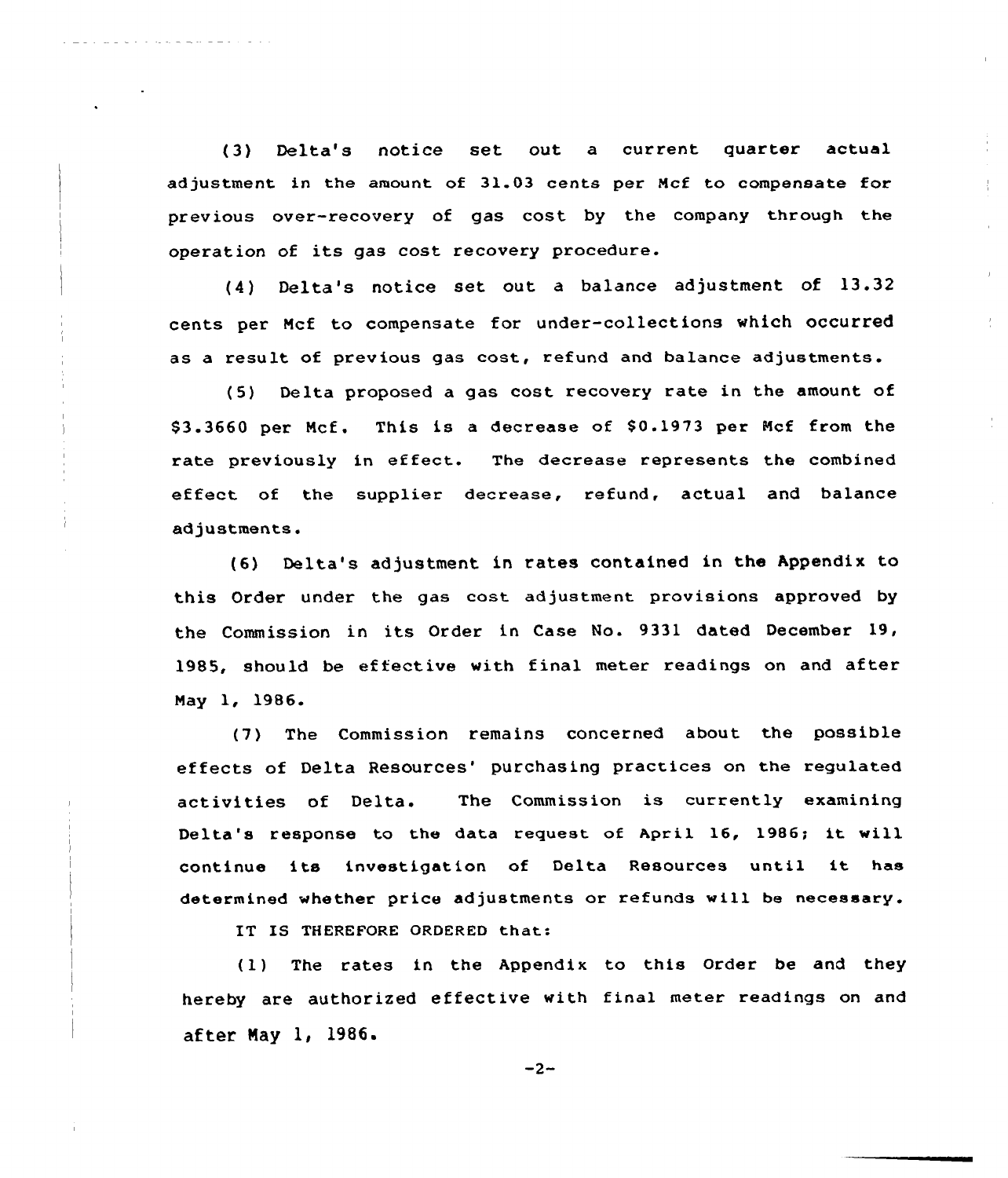(2) The gas cost recovery rate shall be \$3.3660 per Mcf effective with final meter readings on and after Nay 1, 1986.

(3} Nithin 30 days of the date of this Order Delta shell file with this Commission its revised tariffs setting out the rates authorized herein.

Done at Frankfort, Kentucky, this 2nd day of May, 1986.

PUBLIC SERUICE COMNISSION

<u>Hem</u>  $Chairman$ J  $C$ hairman Vice Williams

Commissione

ATTEST:

**Secretary**